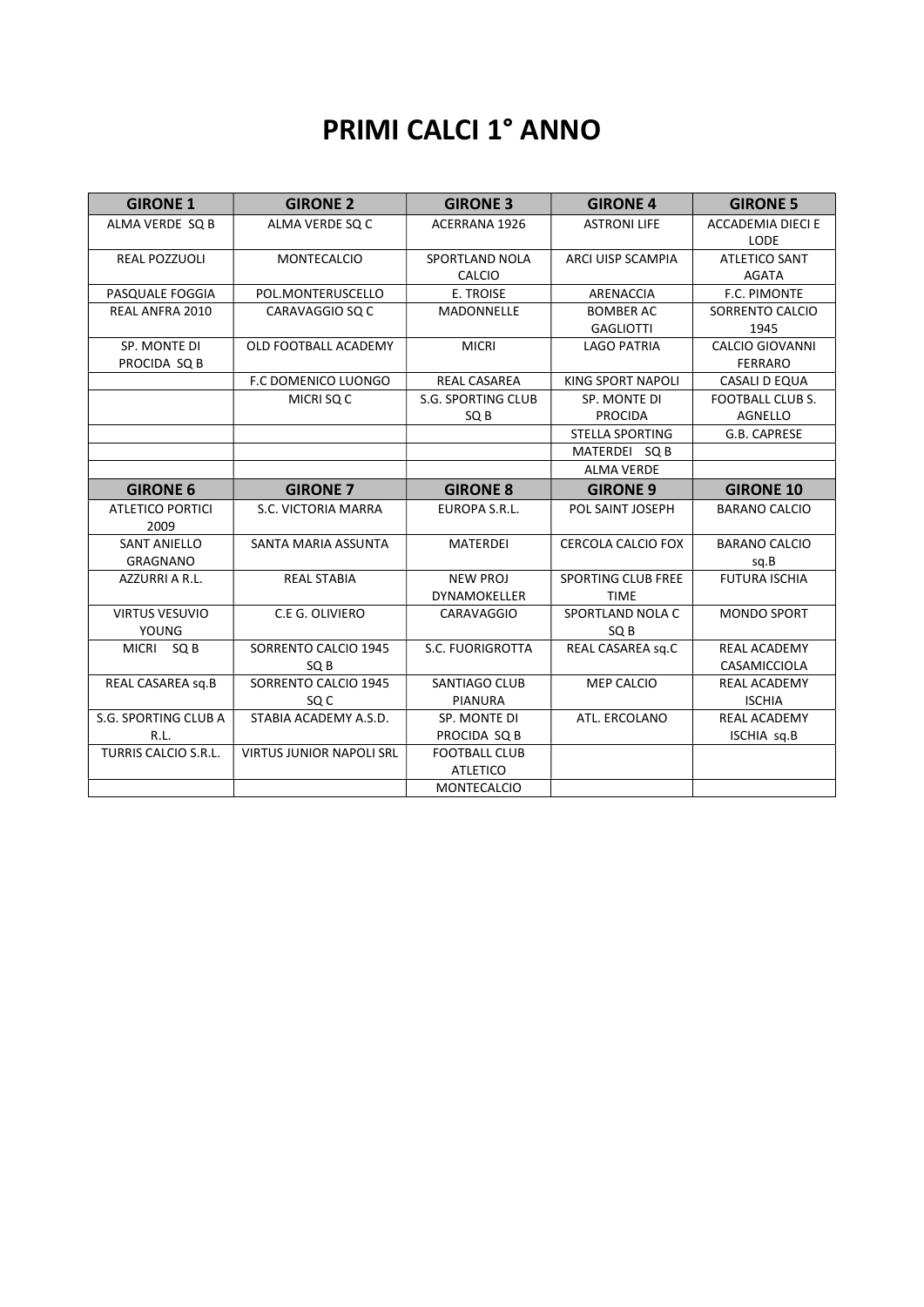| GIORNATA 1 - 05/12/2021 |  |  |
|-------------------------|--|--|
|                         |  |  |

ALMA VERDE SQ B REAL POZZUOLI

|                              | REAL ANFRA 2010 PASQUALE FOGGIA |  |
|------------------------------|---------------------------------|--|
| SP. MONTE DI<br>PROCIDA SQ B | <b>RIPOSA</b>                   |  |

| <b>GIORNATA 3 - 19/12/2021</b> |
|--------------------------------|
|--------------------------------|

| <b>RIPOSA</b>                   | REAL POZZUOLI          |  |
|---------------------------------|------------------------|--|
| SP. MONTE DI<br>PROCIDA SQ B    | <b>REAL ANFRA 2010</b> |  |
| ALMA VERDE SQ B PASQUALE FOGGIA |                        |  |

| GIORNATA 5 - 09/01/2022 |                              |  |  |
|-------------------------|------------------------------|--|--|
| <b>RIPOSA</b>           | REAL ANFRA 2010              |  |  |
| ALMA VERDE SQ B         | SP. MONTE DI<br>PROCIDA SQ B |  |  |
| <b>REAL POZZUOLI</b>    | PASQUALE FOGGIA              |  |  |

| GIORNATA 2 - 12/12/2021      |                 |  |
|------------------------------|-----------------|--|
| <b>RIPOSA</b>                | ALMA VERDE SQ B |  |
| <b>REAL POZZUOLI</b>         | REAL ANFRA 2010 |  |
| PASQUALE FOGGIA SP. MONTE DI |                 |  |

| GIORNATA 4 - 22/12/2021      |                 |  |
|------------------------------|-----------------|--|
| PASQUALE FOGGIA RIPOSA       |                 |  |
| SP. MONTE DI<br>PROCIDA SQ B | REAL POZZUOLI   |  |
| REAL ANFRA 2010              | ALMA VERDE SQ B |  |

| GIORNATA 1 - 05/12/2021 |                                       |  |
|-------------------------|---------------------------------------|--|
| ALMA VERDE SQ C RIPOSA  |                                       |  |
| <b>MONTECALCIO</b>      | POL.MONTERUSCEL<br>LO                 |  |
| MICRI SQ C              | <b>OLD FOOTBALL</b><br><b>ACADEMY</b> |  |
| CARAVAGGIO SQ C         | <b>F.C DOMENICO</b><br>ONGO           |  |

| GIORNATA 3 - 12/12/2021               |                                      |  |
|---------------------------------------|--------------------------------------|--|
| <b>OLD FOOTBALL</b><br><b>ACADEMY</b> | <b>RIPOSA</b>                        |  |
| CARAVAGGIO SQ C MONTECALCIO           |                                      |  |
| ALMA VERDE SQ C                       | <b>F.C DOMENICO</b><br><b>LUONGO</b> |  |
| MICRI SQ C                            | POL.MONTERUSCEL                      |  |

|                                       | GIORNATA 2 - 08/12/2021 |  |
|---------------------------------------|-------------------------|--|
| <b>RIPOSA</b>                         | MONTECALCIO             |  |
| <b>OLD FOOTBALL</b><br><b>ACADEMY</b> | ALMA VERDE SQ C         |  |
| POL.MONTERUSCEL<br>LO                 | CARAVAGGIO SQ C         |  |
| <b>F.C DOMENICO</b><br>JONGO          | MICRI SQ C              |  |

| <b>GIORNATA 4-19/12/2021</b>         |                                       |  |
|--------------------------------------|---------------------------------------|--|
| <b>RIPOSA</b>                        | CARAVAGGIO SQ C                       |  |
| <b>F.C DOMENICO</b><br><b>LUONGO</b> | <b>OLD FOOTBALL</b><br><b>ACADEMY</b> |  |
| <b>MONTECALCIO</b>                   | MICRI SQ C                            |  |
| POL.MONTERUSCEL ALMA VERDE SQ C      |                                       |  |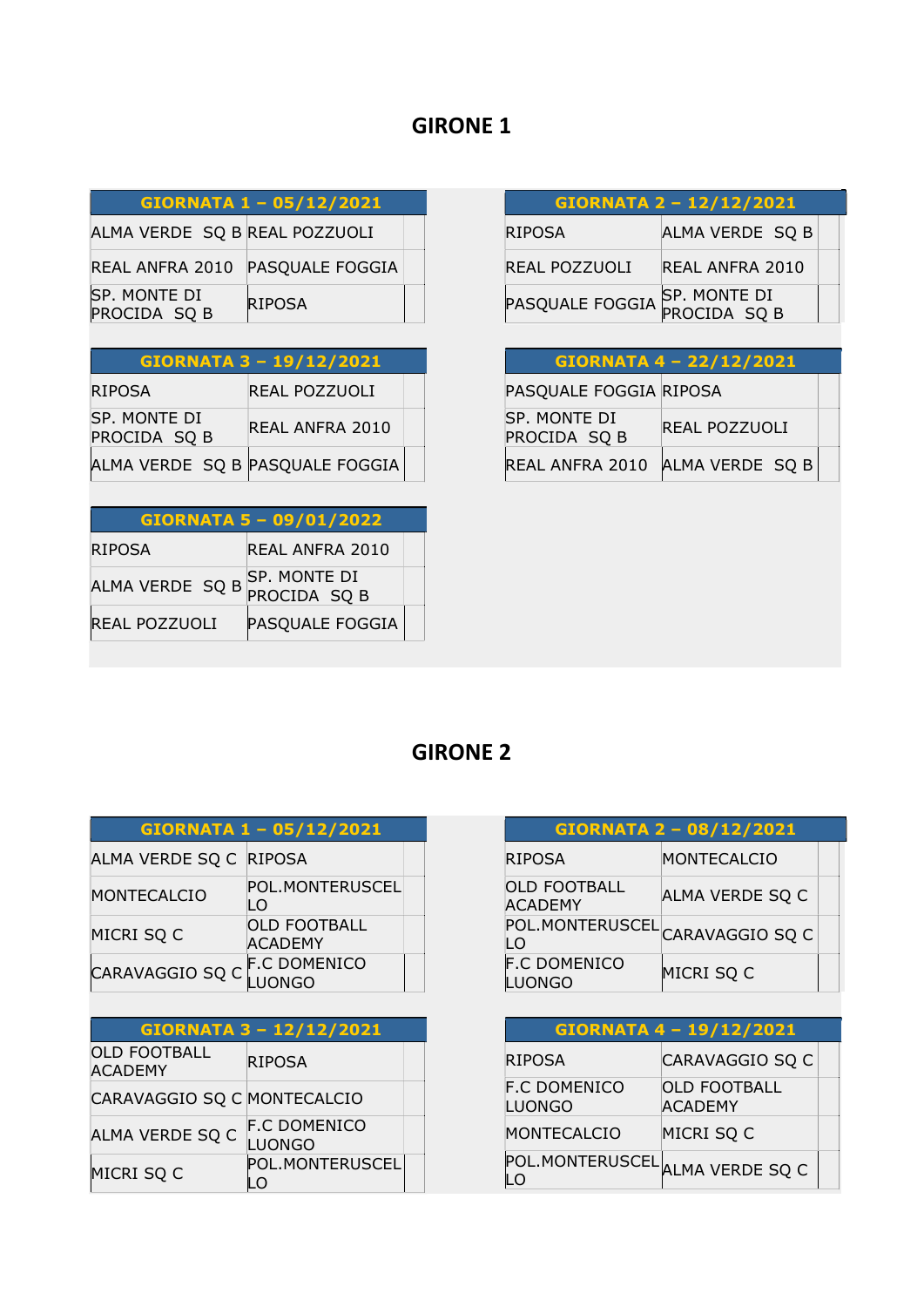| <b>GIORNATA 5 - 22/12/2021</b>        |                       |  |
|---------------------------------------|-----------------------|--|
| <b>F.C DOMENICO</b><br><b>LUONGO</b>  | <b>RIPOSA</b>         |  |
| MICRI SQ C                            | CARAVAGGIO SQ C       |  |
| <b>OLD FOOTBALL</b><br><b>ACADEMY</b> | POL.MONTERUSCEL<br>LO |  |
| ALMA VERDE SQ C                       | MONTECALCIO           |  |

| <b>GIORNATA 7 - 09/01/2022</b>          |                 |  |
|-----------------------------------------|-----------------|--|
| POL.MONTERUSCEL <sub>RIPOSA</sub><br>LO |                 |  |
| ALMA VERDE SQ C MICRI SQ C              |                 |  |
| <b>F.C DOMENICO</b><br><b>LUONGO</b>    | MONTECALCIO     |  |
| <b>OLD FOOTBALL</b><br><b>ACADEMY</b>   | CARAVAGGIO SQ C |  |

| GIORNATA 6 - 29/12/2021 |  |
|-------------------------|--|
|-------------------------|--|

| <b>RIPOSA</b>                      | MICRI SQ C                            |  |
|------------------------------------|---------------------------------------|--|
| POL.MONTERUSCELF.C DOMENICO<br>I O | LUONGO                                |  |
| CARAVAGGIO SQ C ALMA VERDE SQ C    |                                       |  |
| MONTECALCIO                        | <b>OLD FOOTBALL</b><br><b>ACADEMY</b> |  |

| GIORNATA 1 - 05/12/2021                  |                                        |  |
|------------------------------------------|----------------------------------------|--|
| <b>ACERRANA 1926</b>                     | <b>SPORTLAND NOLA</b><br><b>CALCIO</b> |  |
| E. TROISE                                | MADONNELLE                             |  |
| MICRI                                    | <b>REAL CASAREA</b>                    |  |
| <b>S.G. SPORTING</b><br><b>CLUB SQ B</b> | <b>RIPOSA</b>                          |  |

| <b>GIORNATA 3 - 12/12/2021</b>           |                                        |  |
|------------------------------------------|----------------------------------------|--|
| <b>REAL CASAREA</b>                      | <b>SPORTLAND NOLA</b><br><b>CALCIO</b> |  |
| <b>S.G. SPORTING</b><br><b>CLUB SQ B</b> | E. TROISE                              |  |
| <b>ACERRANA 1926</b>                     | <b>RIPOSA</b>                          |  |
| MICRI                                    | <b>MADONNELLE</b>                      |  |

| <b>GIORNATA 5 - 22/12/2021</b> |                                          |  |
|--------------------------------|------------------------------------------|--|
| <b>RIPOSA</b>                  | <b>SPORTLAND NOLA</b><br><b>CALCIO</b>   |  |
| <b>MICRI</b>                   | <b>S.G. SPORTING</b><br><b>CLUB SQ B</b> |  |
| REAL CASAREA                   | MADONNELLE                               |  |
| <b>ACERRANA 1926</b>           | <b>E. TROISE</b>                         |  |

| GIORNATA 2 - 08/12/2021                |                                   |  |
|----------------------------------------|-----------------------------------|--|
| <b>SPORTLAND NOLA</b><br><b>CALCIO</b> | <b>E. TROISE</b>                  |  |
| REAL CASAREA                           | <b>ACERRANA 1926</b>              |  |
| <b>MADONNELLE</b>                      | S.G. SPORTING<br><b>CLUB SQ B</b> |  |
| <b>RIPOSA</b>                          | <b>MICRI</b>                      |  |

| GIORNATA 4 - 19/12/2021                       |                      |  |
|-----------------------------------------------|----------------------|--|
| SPORTLAND NOLA S.G. SPORTING<br><b>CALCIO</b> | <b>CLUB SQ B</b>     |  |
| <b>RIPOSA</b>                                 | REAL CASAREA         |  |
| <b>E. TROISE</b>                              | MICRI                |  |
| <b>MADONNELLE</b>                             | <b>ACERRANA 1926</b> |  |

| GIORNATA 6 - 29/12/2021                  |                      |  |
|------------------------------------------|----------------------|--|
| <b>SPORTLAND NOLA</b><br><b>CALCIO</b>   | <b>MICRI</b>         |  |
| MADONNELLE                               | <b>RIPOSA</b>        |  |
| <b>S.G. SPORTING</b><br><b>CLUB SQ B</b> | <b>ACERRANA 1926</b> |  |
| <b>E. TROISE</b>                         | <b>REAL CASAREA</b>  |  |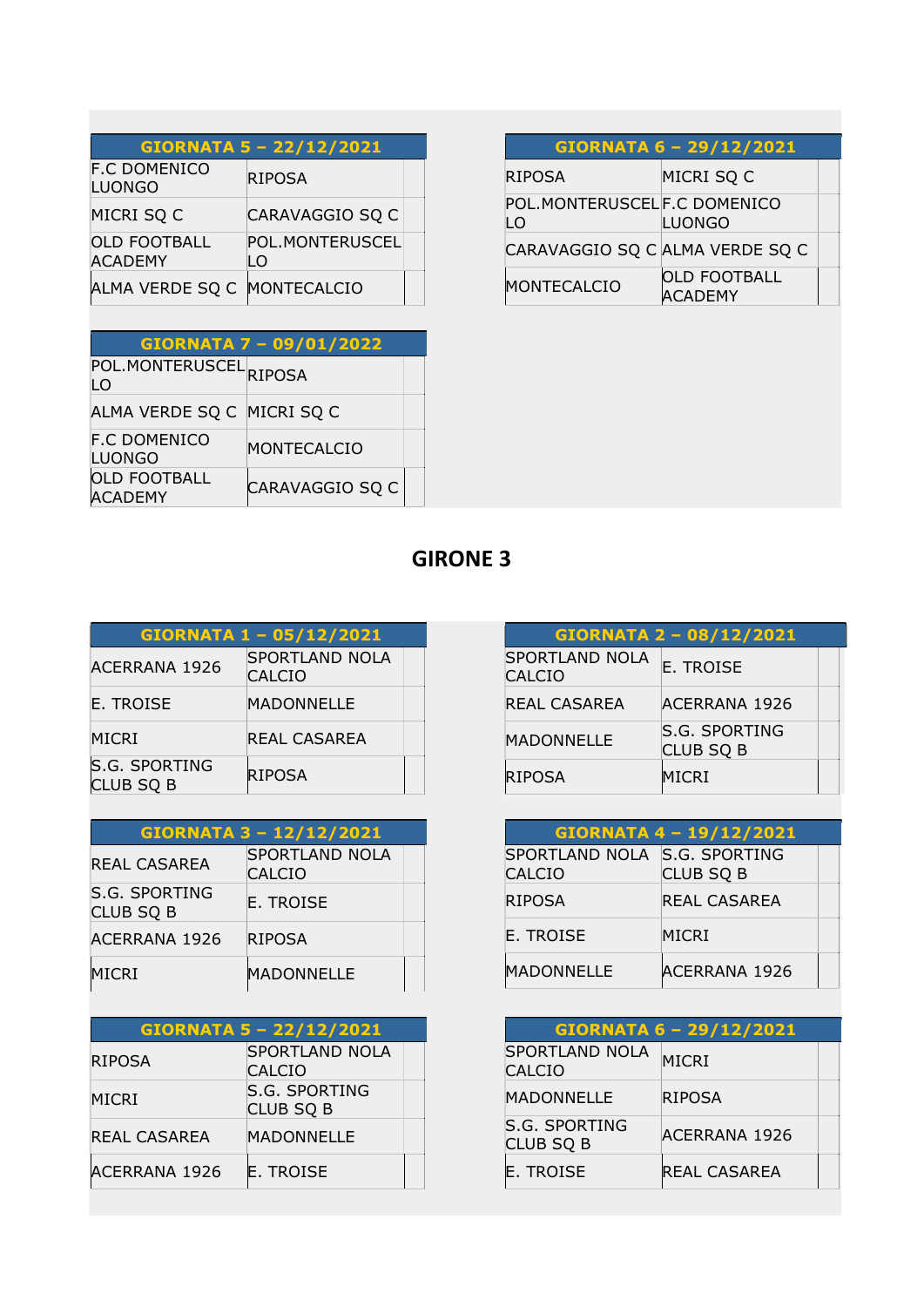|                     | GIORNATA 7 - 09/01/2022                |  |
|---------------------|----------------------------------------|--|
| <b>MADONNELLE</b>   | <b>SPORTLAND NOLA</b><br><b>CALCIO</b> |  |
| ACERRANA 1926       | MICRI                                  |  |
| <b>RIPOSA</b>       | E. TROISE                              |  |
| <b>REAL CASAREA</b> | S.G. SPORTING<br>CLUB SQ B             |  |

|                         | <b>GIORNATA 1 05/12/2021</b> |
|-------------------------|------------------------------|
| <b>ASTRONI LIFE</b>     | ARCI UISP                    |
|                         | <b>SCAMPIA</b>               |
| ARENACCIA               | <b>BOMBER AC</b>             |
|                         | GAGLIOTTI                    |
|                         | <b>KING SPORT</b>            |
| LAGO PATRIA             | <b>NAPOLI</b>                |
| SP. MONTE DI<br>PROCIDA | <b>STELLA SPORTING</b>       |
| MATERDEI<br>SO B        | <b>ALMA VERDE</b>            |

#### GIORNATA 3 – 12/12/2021

| <b>ASTRONI LIFE</b>                | SP. MONTE DI<br>PROCIDA              |
|------------------------------------|--------------------------------------|
| <b>KING SPORT</b><br><b>NAPOLI</b> | ALMA VERDE                           |
| ARENACCIA                          | <b>STELLA SPORTING</b>               |
| LAGO PATRIA                        | <b>ARCI SCAMPIA</b>                  |
| <b>MATERDEI</b><br>SO <sub>B</sub> | <b>BOMBER AC</b><br><b>GAGLIOTTI</b> |

| GIORNATA 5 - 22/12/2021              |                         |  |
|--------------------------------------|-------------------------|--|
| <b>BOMBER AC</b><br><b>GAGLIOTTI</b> | ALMA VERDE              |  |
| <b>KING SPORT</b>                    |                         |  |
| <b>NAPOLI</b>                        | ARCI SCAMPIA            |  |
| ARENACCIA                            | <b>ASTRONI LIFE</b>     |  |
| LAGO PATRIA                          | SP. MONTE DI<br>PROCIDA |  |
| MATERDEI<br>SO B                     | <b>STELLA SPORTING</b>  |  |

| GIORNATA 2 - 08/12/2021              |                         |  |
|--------------------------------------|-------------------------|--|
| ALMA VERDE                           | SP. MONTE DI<br>PROCIDA |  |
| STELLA SPORTING ASTRONI LIFE         |                         |  |
| <b>BOMBER AC</b><br><b>GAGLIOTTI</b> | LAGO PATRIA             |  |
| <b>ARCI SCAMPIA</b>                  | <b>ARENACCIA</b>        |  |
| <b>KING SPORT</b><br><b>NAPOLI</b>   | MATERDEI<br>SO B        |  |

|                               | GIORNATA 4 - 19/12/2021            |
|-------------------------------|------------------------------------|
| <b>ALMA VERDE</b>             | ASTRONI LIFE                       |
| STELLA SPORTING LAGO PATRIA   |                                    |
| <b>BOMBER AC</b><br>GAGLIOTTI | <b>KING SPORT</b><br><b>NAPOLI</b> |
| SP. MONTE DI<br>PROCIDA       | ARENACCIA                          |
| ARCI SCAMPIA                  | MATERDEI<br>SO B                   |

| <b>GIORNATA 6 - 29/12/2021</b> |                                      |  |
|--------------------------------|--------------------------------------|--|
| ALMA VERDE                     | ARENACCIA                            |  |
| <b>STELLA SPORTING</b>         | <b>KING SPORT</b><br><b>NAPOLI</b>   |  |
| <b>ARCI SCAMPIA</b>            | <b>BOMBER AC</b><br><b>GAGLIOTTI</b> |  |
| <b>ASTRONI LIFE</b>            | LAGO PATRIA                          |  |
| SP. MONTE DI<br>PROCIDA        | MATERDEI<br>SO B                     |  |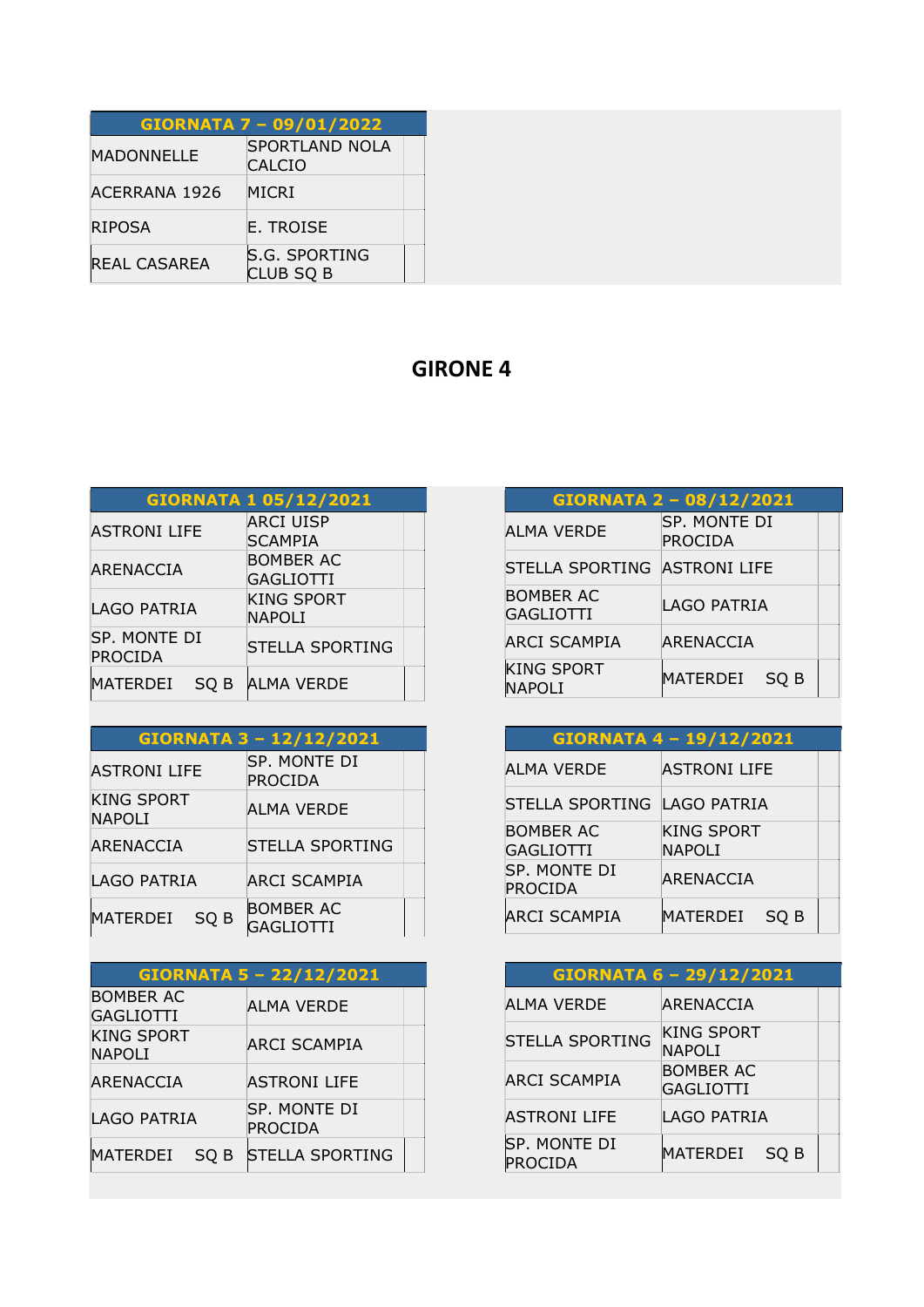|                                      |      | <b>GIORNATA 7 - 05/01/2022</b> |  |
|--------------------------------------|------|--------------------------------|--|
| <b>BOMBER AC</b><br><b>GAGLIOTTI</b> |      | <b>STELLA SPORTING</b>         |  |
| <b>ARCI SCAMPIA</b>                  |      | ALMA VERDE                     |  |
| <b>KING SPORT</b><br><b>NAPOLI</b>   |      | SP. MONTE DI<br>PROCIDA        |  |
| <b>LAGO PATRIA</b>                   |      | ARENACCIA                      |  |
| <b>MATERDEI</b>                      | SQ B | <b>ASTRONI LIFE</b>            |  |

|                              | <b>GIORNATA 8 - 09/01/2022</b>     |  |
|------------------------------|------------------------------------|--|
| STELLA SPORTING ARCI SCAMPIA |                                    |  |
| <b>ASTRONI LIFE</b>          | <b>KING SPORT</b><br><b>NAPOLI</b> |  |
| <b>LAGO PATRIA</b>           | ALMA VERDE                         |  |
| SP. MONTE DI<br>PROCIDA      | <b>BOMBER AC</b><br>GAGLIOTTI      |  |
| ARENACCIA                    | MATERDEI<br>SO B                   |  |

| <b>GIORNATA 9 - 16/01/2022</b>       |                         |  |
|--------------------------------------|-------------------------|--|
| <b>ALMA VERDE</b>                    | STELLA SPORTING         |  |
| <b>BOMBER AC</b><br><b>GAGLIOTTI</b> | <b>ASTRONI LIFE</b>     |  |
| ARCI SCAMPIA                         | SP. MONTE DI<br>PROCIDA |  |
| <b>KING SPORT</b><br><b>NAPOLI</b>   | ARENACCIA               |  |
| MATERDEI SQ B                        | LAGO PATRIA             |  |

|                                          | GIORNATA 1 - 05/12/2021        |  |
|------------------------------------------|--------------------------------|--|
| ACCADEMIA DIECI ATLETICO SANT            |                                |  |
| <b>E LODE</b>                            | AGATA                          |  |
| <b>F.C. PIMONTE</b>                      | <b>SORRENTO CALCIO</b><br>1945 |  |
| <b>CALCIO GIOVANNI</b><br><b>FERRARO</b> | CASALI D EQUA                  |  |
| FOOTBALL CLUB S.<br>AGNELLO              | G.B. CAPRESE                   |  |

| GIORNATA 2 - 08/12/2021                  |                                          |  |
|------------------------------------------|------------------------------------------|--|
| <b>ATLETICO SANT</b><br><b>AGATA</b>     | <b>F.C. PIMONTE</b>                      |  |
| CASALI D EQUA                            | <b>ACCADEMIA DIECI</b><br>E LODE         |  |
| SORRENTO CALCIO FOOTBALL CLUB S.<br>1945 | AGNELLO                                  |  |
| G.B. CAPRESE                             | <b>CALCIO GIOVANNI</b><br><b>FERRARO</b> |  |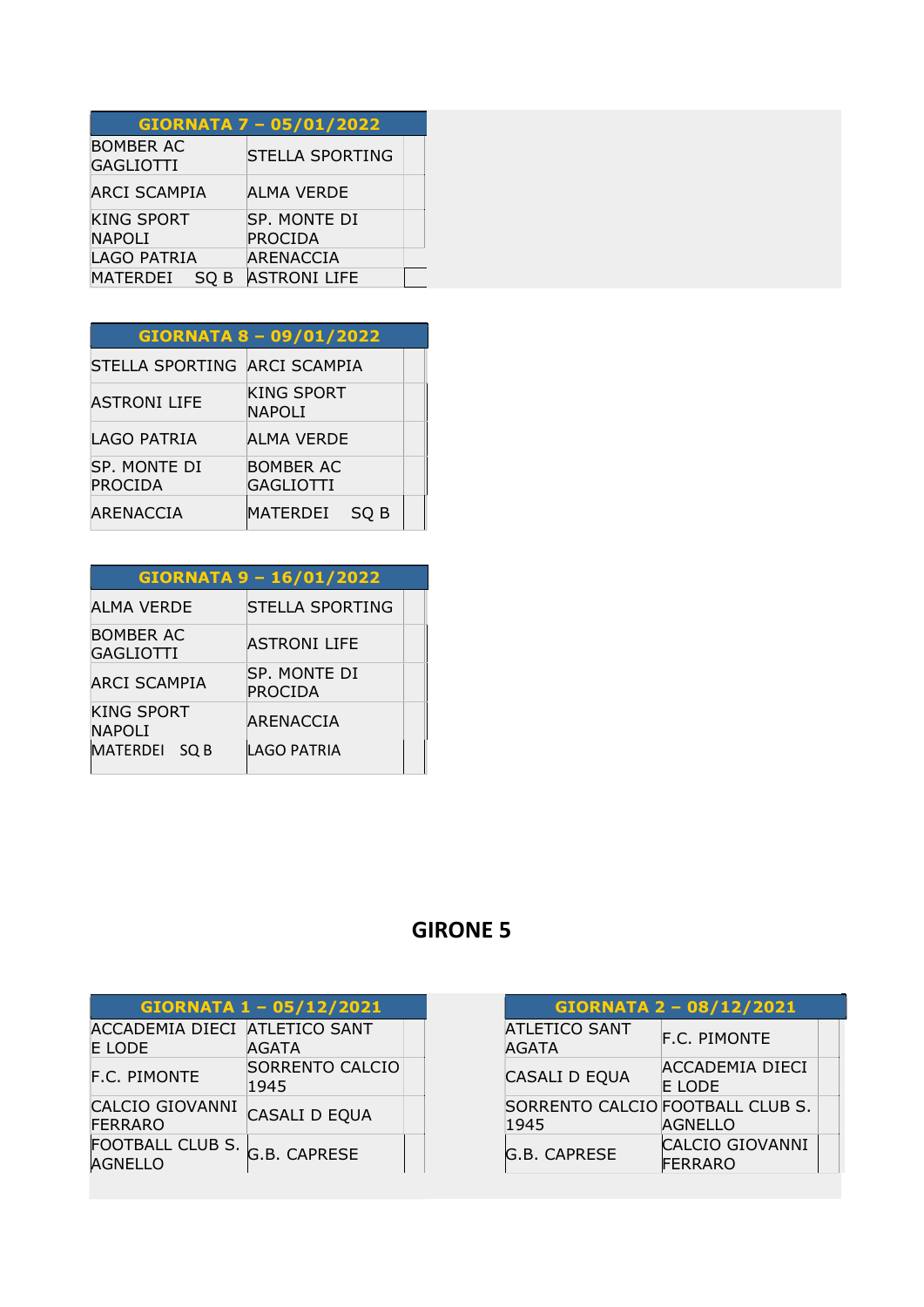| GIORNATA 3 - 12/12/2021                           |                                      |  |
|---------------------------------------------------|--------------------------------------|--|
| CASALI D EQUA                                     | <b>ATLETICO SANT</b><br><b>AGATA</b> |  |
| FOOTBALL CLUB S.<br><b>AGNELLO</b>                | F.C. PIMONTE                         |  |
| <b>ACCADEMIA DIECI</b><br>E LODE                  | <b>G.B. CAPRESE</b>                  |  |
| CALCIO GIOVANNI SORRENTO CALCIO<br><b>FERRARO</b> | 1945                                 |  |

| <b>GIORNATA 5 - 22/12/2021</b>          |                                           |  |
|-----------------------------------------|-------------------------------------------|--|
| G.B. CAPRESE                            | <b>ATLETICO SANT</b><br><b>AGATA</b>      |  |
| CALCIO GIOVANNI<br>FERRARO              | <b>FOOTBALL CLUB S.</b><br><b>AGNELLO</b> |  |
| CASALI D EQUA                           | <b>SORRENTO CALCIO</b><br>1945            |  |
| <b>ACCADEMIA DIECI</b><br><b>E LODE</b> | <b>F.C. PIMONTE</b>                       |  |

|                                           | <b>GIORNATA 7 - 09/01/2022</b>            |
|-------------------------------------------|-------------------------------------------|
| SORRENTO CALCIO ATLETICO SANT             |                                           |
| 1945                                      | AGATA                                     |
| ACCADEMIA DIECI CALCIO GIOVANNI<br>E LODE | FERRARO                                   |
| G.B. CAPRESE                              | <b>F.C. PIMONTE</b>                       |
| <b>CASALI D EQUA</b>                      | <b>FOOTBALL CLUB S.</b><br><b>AGNELLO</b> |

|                                        | GIORNATA 4 - 19/12/2021            |  |
|----------------------------------------|------------------------------------|--|
| <b>ATLETICO SANT</b><br><b>AGATA</b>   | <b>FOOTBALL CLUB S.</b><br>AGNELLO |  |
| G.B. CAPRESE                           | CASALI D EQUA                      |  |
| F.C. PIMONTE                           | CALCIO GIOVANNI<br>FERRARO         |  |
| SORRENTO CALCIO ACCADEMIA DIECI<br>945 | E LODE                             |  |

| GIORNATA 6 - 29/12/2021                            |                            |  |
|----------------------------------------------------|----------------------------|--|
| <b>ATLETICO SANT</b><br><b>AGATA</b>               | CALCIO GIOVANNI<br>FERRARO |  |
| SORRENTO CALCIO<br>1945                            | <b>G.B. CAPRESE</b>        |  |
| FOOTBALL CLUB S. ACCADEMIA DIECI<br><b>AGNELLO</b> | E LODE                     |  |
| <b>F.C. PIMONTE</b>                                | CASALI D EQUA              |  |

|                                       | GIORNATA 1 - 05/12/2021        |
|---------------------------------------|--------------------------------|
| ATLETICO PORTICI SANT ANIELLO<br>2009 | <b>GRAGNANO</b>                |
| AZZURRI A R.L.                        | <b>VIRTUS VESUVIO</b><br>YOUNG |
| MICRI<br>SO <sub>B</sub>              | REAL CASAREA<br>sq.B           |
| <b>S.G. SPORTING</b><br>CLUB A R.L.   | <b>TURRIS CALCIO</b><br>S.R.L. |
|                                       |                                |

| GIORNATA 3 - 12/12/2021                       |                                        |  |
|-----------------------------------------------|----------------------------------------|--|
| <b>REAL CASAREA</b><br>sq.B                   | <b>SANT ANIELLO</b><br><b>GRAGNANO</b> |  |
| <b>S.G. SPORTING</b>                          | AZZURRI A R.L.                         |  |
| CLUB A R.L.<br>ATLETICO PORTICI TURRIS CALCIO |                                        |  |
| 2009                                          | S.R.L.                                 |  |
| <b>MICRI</b><br>SQ <sub>B</sub>               | <b>VIRTUS VESUVIO</b><br>YOUNG         |  |

| GIORNATA 2 - 08/12/2021                |                              |  |
|----------------------------------------|------------------------------|--|
| <b>SANT ANIELLO</b><br><b>GRAGNANO</b> | <b>AZZURRI A R.L.</b>        |  |
| <b>REAL CASAREA</b><br>sq.B            | ATLETICO PORTICI<br>2009     |  |
| <b>VIRTUS VESUVIO</b><br>YOUNG         | S.G. SPORTING<br>CLUB A R.L. |  |
| <b>TURRIS CALCIO</b>                   | <b>MICRI</b><br>SO B         |  |

| <b>GIORNATA 4-19/12/2021</b> |                         |  |
|------------------------------|-------------------------|--|
| <b>SANT ANIELLO</b>          | S.G. SPORTING           |  |
| <b>GRAGNANO</b>              | CLUB A R.L.             |  |
| <b>TURRIS CALCIO</b>         | <b>REAL CASAREA</b>     |  |
| S.R.L.                       | sg.B                    |  |
| AZZURRI A R.L.               | <b>MICRI</b><br>SQ B    |  |
| <b>VIRTUS VESUVIO</b>        | <b>ATLETICO PORTICI</b> |  |
| YOUNG                        | 2009                    |  |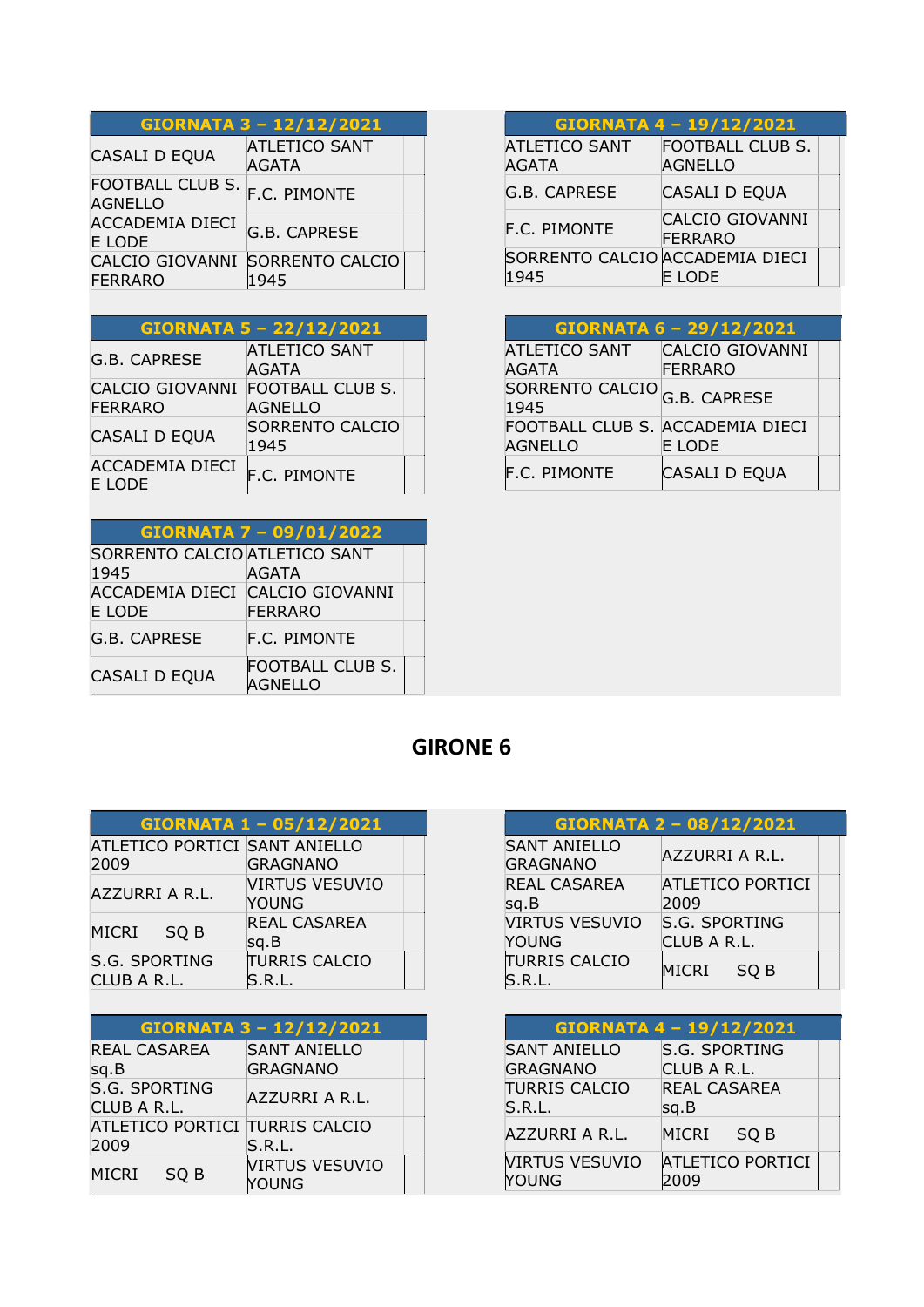| <b>GIORNATA 5 - 22/12/2021</b> |                       |  |
|--------------------------------|-----------------------|--|
| <b>TURRIS CALCIO</b>           | <b>SANT ANIELLO</b>   |  |
| S.R.L.                         | <b>GRAGNANO</b>       |  |
| <b>MICRI</b>                   | S.G. SPORTING         |  |
| SO <sub>B</sub>                | CLUB A R.L.           |  |
| <b>REAL CASAREA</b>            | <b>VIRTUS VESUVIO</b> |  |
| sq.B                           | YOUNG                 |  |
| <b>ATLETICO PORTICI</b>        | AZZURRI A R.L.        |  |

GIORNATA 7 – 09/01/2022

ATLETICO PORTICI<br>2009

SANT ANIELLO GRAGNANO

AZZURRI A R.L.

S.G. SPORTING CLUB A R.L.

VIRTUS VESUVIO

TURRIS CALCIO

REAL CASAREA

YOUNG

sq.B

| <b>SANT ANIELLO</b><br><b>GRAGNANO</b> | MICRI<br>SQ B           |
|----------------------------------------|-------------------------|
| <b>VIRTUS VESUVIO</b>                  | <b>TURRIS CALCIO</b>    |
| <b>YOUNG</b>                           | S.R.L.                  |
| S.G. SPORTING                          | <b>ATLETICO PORTICI</b> |
| CLUB A R.L.                            | 2009                    |
| AZZURRI A R.L.                         | <b>REAL CASAREA</b>     |
|                                        | sg.B                    |

GIORNATA 6 – 29/12/2021

| <b>GIRONE 7</b> |  |
|-----------------|--|

| GIORNATA 1 - 05/12/2021                      |                                           |  |
|----------------------------------------------|-------------------------------------------|--|
| S.C. VICTORIA<br><b>MARRA</b>                | <b>SANTA MARIA</b><br><b>ASSUNTA</b>      |  |
| <b>REAL STABIA</b>                           | C.E G. OLIVIERO                           |  |
| SORRENTO CALCIO SORRENTO CALCIO<br>1945 SQ B | 1945 SQ C                                 |  |
| <b>STABIA ACADEMY</b><br>A.S.D.              | <b>VIRTUS JUNIOR</b><br><b>NAPOLI SRL</b> |  |

| GIORNATA 3 - 12/12/2021                                 |                      |  |
|---------------------------------------------------------|----------------------|--|
| SORRENTO CALCIO SANTA MARIA                             |                      |  |
| 1945 SQ C                                               | <b>ASSUNTA</b>       |  |
| <b>STABIA ACADEMY</b>                                   | <b>REAL STABIA</b>   |  |
| A.S.D.                                                  |                      |  |
| S.C. VICTORIA                                           | <b>VIRTUS JUNIOR</b> |  |
| <b>MARRA</b>                                            | <b>NAPOLI SRL</b>    |  |
| SORRENTO CALCIO <sub>C.E G. OLIVIERO</sub><br>1945 SQ B |                      |  |

|                                            | GIORNATA 5 - 22/12/2021 |  |
|--------------------------------------------|-------------------------|--|
| <b>VIRTUS JUNIOR</b>                       | <b>SANTA MARIA</b>      |  |
| <b>NAPOLI SRL</b>                          | <b>ASSUNTA</b>          |  |
| SORRENTO CALCIO STABIA ACADEMY             |                         |  |
| 1945 SQ B                                  | A.S.D.                  |  |
| SORRENTO CALCIO <sub>C.E G.</sub> OLIVIERO |                         |  |
| 1945 SQ C                                  |                         |  |
| S.C. VICTORIA                              | <b>REAL STABIA</b>      |  |
| <b>MARRA</b>                               |                         |  |

|                                            | GIORNATA 2 - 08/12/2021      |  |
|--------------------------------------------|------------------------------|--|
| <b>SANTA MARIA</b><br><b>ASSUNTA</b>       | <b>REAL STABIA</b>           |  |
| SORRENTO CALCIO S.C. VICTORIA<br>1945 SQ C | <b>MARRA</b>                 |  |
| C.E G. OLIVIERO                            | STABIA ACADEMY<br>A.S.D.     |  |
| <b>VIRTUS JUNIOR</b><br><b>NAPOLI SRL</b>  | SORRENTO CALCIO<br>1945 SQ B |  |

|                      | GIORNATA 4 - 19/12/2021 |
|----------------------|-------------------------|
| <b>SANTA MARIA</b>   | STABIA ACADEMY          |
| <b>ASSUNTA</b>       | A.S.D.                  |
| <b>VIRTUS JUNIOR</b> | <b>SORRENTO CALCIO</b>  |
| <b>NAPOLI SRL</b>    | 1945 SQ C               |
|                      | SORRENTO CALCIO         |
| <b>REAL STABIA</b>   | 1945 SQ B               |
| C.E G. OLIVIERO      | S.C. VICTORIA           |
|                      | <b>MARRA</b>            |

|                               | GIORNATA 6 - 29/12/2021                   |
|-------------------------------|-------------------------------------------|
| SANTA MARIA<br><b>ASSUNTA</b> | SORRENTO CALCIO<br>1945 SQ B              |
| C.E G. OLIVIERO               | <b>VIRTUS JUNIOR</b><br><b>NAPOLI SRL</b> |
| STABIA ACADEMY<br>A.S.D.      | S.C. VICTORIA<br><b>MARRA</b>             |
| <b>REAL STABIA</b>            | <b>SORRENTO CALCIO</b><br>1945 SQ C       |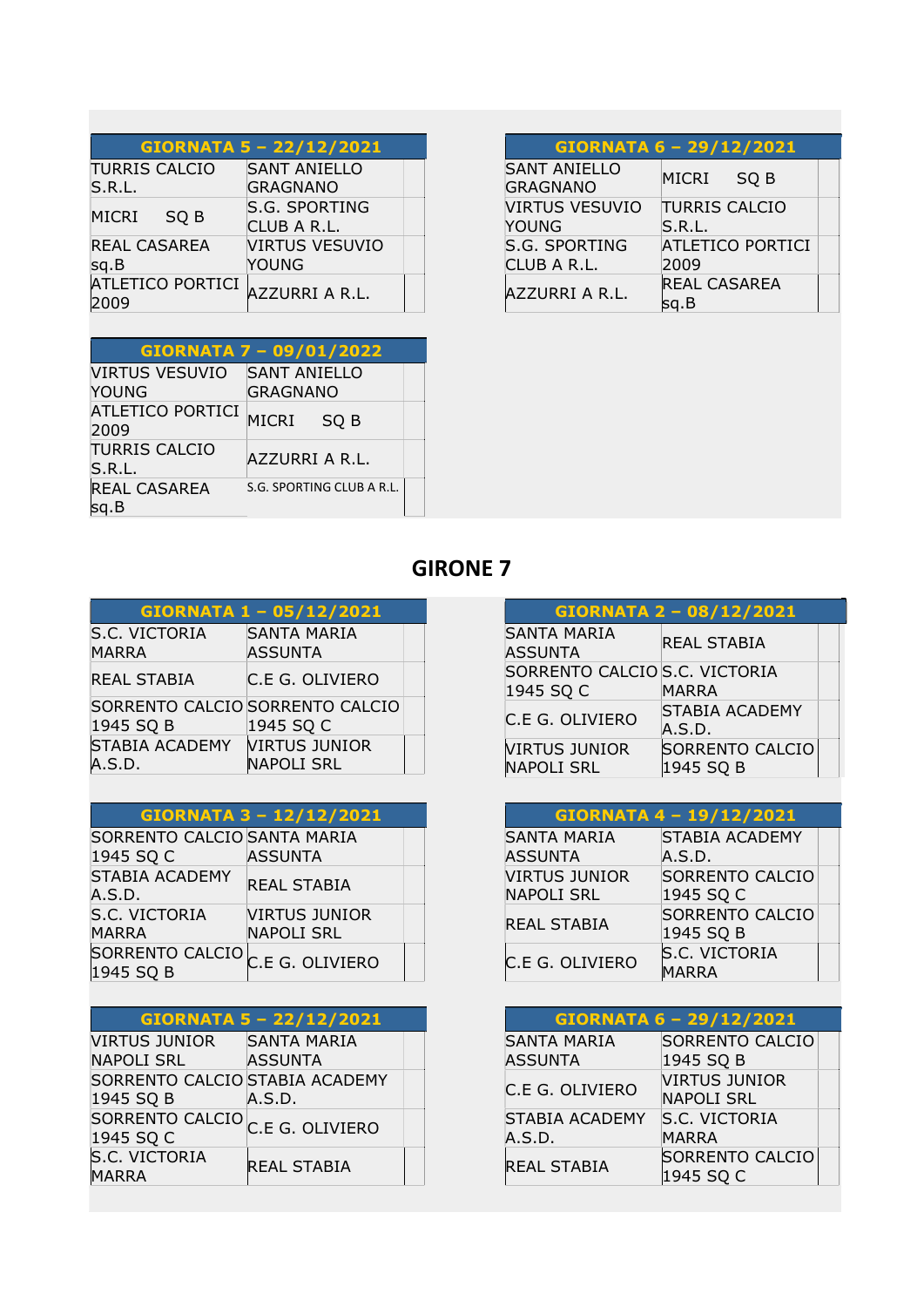|                                                    | <b>GIORNATA 7 - 09/01/2022</b>       |  |
|----------------------------------------------------|--------------------------------------|--|
| C.E G. OLIVIERO                                    | <b>SANTA MARIA</b><br><b>ASSUNTA</b> |  |
| S.C. VICTORIA<br><b>MARRA</b>                      | SORRENTO CALCIO<br>1945 SQ B         |  |
| <b>VIRTUS JUNIOR</b><br>NAPOLI SRL                 | <b>REAL STABIA</b>                   |  |
| SORRENTO CALCIO STABIA ACADEMY A.S.D.<br>1945 SQ C |                                      |  |

|                                        | <b>GIORNATA 1 05/12/2021</b> |  |
|----------------------------------------|------------------------------|--|
| EUROPA S.R.L.                          | MATERDEI                     |  |
| <b>NEW PROJ</b><br><b>DYNAMOKELLER</b> | CARAVAGGIO                   |  |
| S.C. FUORIGROTTA S.C. PIANURA          |                              |  |
| SP. MONTE DI<br>PROCIDA SQ B           | FC ATLETICO                  |  |
| MONTECALCIO                            | <b>RIPOSA</b>                |  |

|                                 | GIORNATA 3 - 12/12/2021      |  |
|---------------------------------|------------------------------|--|
| EUROPA S.R.L.                   | SP. MONTE DI<br>PROCIDA SQ B |  |
| S.C. PIANURA                    | <b>RIPOSA</b>                |  |
| NEW PROJ<br><b>DYNAMOKELLER</b> | FC ATLETICO                  |  |
| S.C. FUORIGROTTA MATERDEI       |                              |  |
| MONTECALCIO                     | <b>CARAVAGGIO</b>            |  |

|                                 | <b>GIORNATA 5 - 22/12/2021</b> |  |
|---------------------------------|--------------------------------|--|
| CARAVAGGIO                      | RIPOSA                         |  |
| S.C. PIANURA                    | <b>MATERDEI</b>                |  |
| NEW PROJ<br><b>DYNAMOKELLER</b> | EUROPA S.R.L.                  |  |
| <b>S.C. FUORIGROTTA</b>         | SP. MONTE DI<br>PROCIDA SQ B   |  |
| MONTECALCIO                     | <b>FC ATLETICO</b>             |  |

|                    | GIORNATA 2 - 08/12/2021                |
|--------------------|----------------------------------------|
| <b>RIPOSA</b>      | SP. MONTE DI<br>PROCIDA SQ B           |
| <b>FC ATLETICO</b> | EUROPA S.R.L.                          |
| <b>CARAVAGGIO</b>  | S.C. FUORIGROTTA                       |
| <b>MATERDEI</b>    | <b>NEW PROJ</b><br><b>DYNAMOKELLER</b> |
| S.C. PIANURA       | MONTECALCIO                            |

|                              | GIORNATA 4 - 19/12/2021                |  |
|------------------------------|----------------------------------------|--|
| <b>RIPOSA</b>                | EUROPA S.R.L.                          |  |
| FC ATLETICO                  | <b>S.C. FUORIGROTTA</b>                |  |
| <b>CARAVAGGIO</b>            | <b>S.C. PIANURA</b>                    |  |
| SP. MONTE DI<br>PROCIDA SQ B | <b>NEW PROJ</b><br><b>DYNAMOKELLER</b> |  |
| MATERDEI                     | MONTECALCIO                            |  |

|                                     | <b>GIORNATA 6 - 29/12/2021</b>         |  |
|-------------------------------------|----------------------------------------|--|
| <b>RIPOSA</b>                       | <b>NEW PROJ</b><br><b>DYNAMOKELLER</b> |  |
| <b>FC ATLETICO</b>                  | S.C. PIANURA                           |  |
| <b>MATERDEI</b>                     | CARAVAGGIO                             |  |
| EUROPA S.R.L.                       | S.C. FUORIGROTTA                       |  |
| <b>SP. MONTE DI</b><br>PROCIDA SQ B | MONTECALCIO                            |  |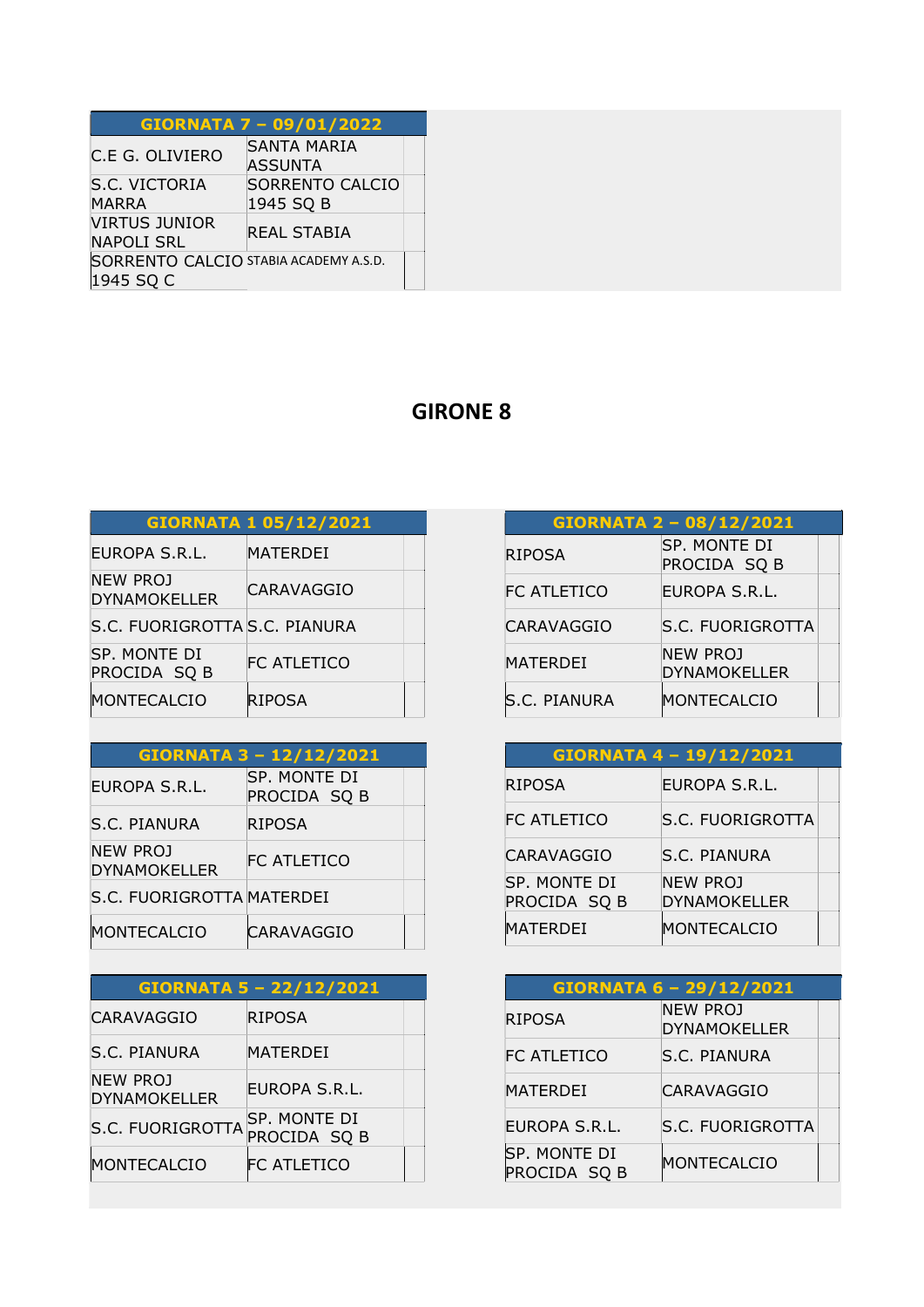|                  | GIORNATA 7 - 05/01/2022                |
|------------------|----------------------------------------|
| CARAVAGGIO       | FC ATLETICO                            |
| MATERDEI         | <b>RIPOSA</b>                          |
| S.C. PIANURA     | SP. MONTE DI<br>PROCIDA SQ B           |
| S.C. FUORIGROTTA | <b>NEW PROJ</b><br><b>DYNAMOKELLER</b> |
| MONTECALCIO      | EUROPA S.R.L.                          |

| <b>GIORNATA 8 - 09/01/2022</b>         |                 |  |
|----------------------------------------|-----------------|--|
| FC ATLETICO                            | <b>MATERDEI</b> |  |
| EUROPA S.R.L.                          | S.C. PIANURA    |  |
| S.C. FUORIGROTTA RIPOSA                |                 |  |
| SP. MONTE DI<br>PROCIDA SQ B           | CARAVAGGIO      |  |
| <b>NEW PROJ</b><br><b>DYNAMOKELLER</b> | MONTECALCIO     |  |

| GIORNATA 9 - 16/01/2022 |                                        |
|-------------------------|----------------------------------------|
| <b>RIPOSA</b>           | FC ATLETICO                            |
| CARAVAGGIO              | EUROPA S.R.L.                          |
| MATERDEI                | SP. MONTE DI<br>PROCIDA SQ B           |
| S.C. PIANURA            | <b>NEW PROJ</b><br><b>DYNAMOKELLER</b> |
| <b>MONTECALCIO</b>      | <b>S.C. FUORIGROTTA</b>                |

| GIORNATA 1 - 05/12/2021                  |                                     |  |
|------------------------------------------|-------------------------------------|--|
| POL SAINT JOSEPH                         | <b>CERCOLA CALCIO</b><br><b>FOX</b> |  |
| <b>SPORTING CLUB</b><br><b>FREE TIME</b> | <b>SPORTLAND NOLA</b><br>C SQ B     |  |
| <b>REAL CASAREA</b><br>sq.C              | MEP CALCIO                          |  |
| <b>ATL. ERCOLANO</b>                     | <b>RIPOSA</b>                       |  |

| GIORNATA 2 - 08/12/2021         |                                   |  |
|---------------------------------|-----------------------------------|--|
| CERCOLA CALCIO<br><b>FOX</b>    | SPORTING CLUB<br><b>FREE TIME</b> |  |
| <b>MEP CALCIO</b>               | <b>POL SAINT JOSEPH</b>           |  |
| <b>SPORTLAND NOLA</b><br>C SQ B | ATL, ERCOLANO                     |  |
| <b>RIPOSA</b>                   | <b>REAL CASAREA</b><br>sg.C       |  |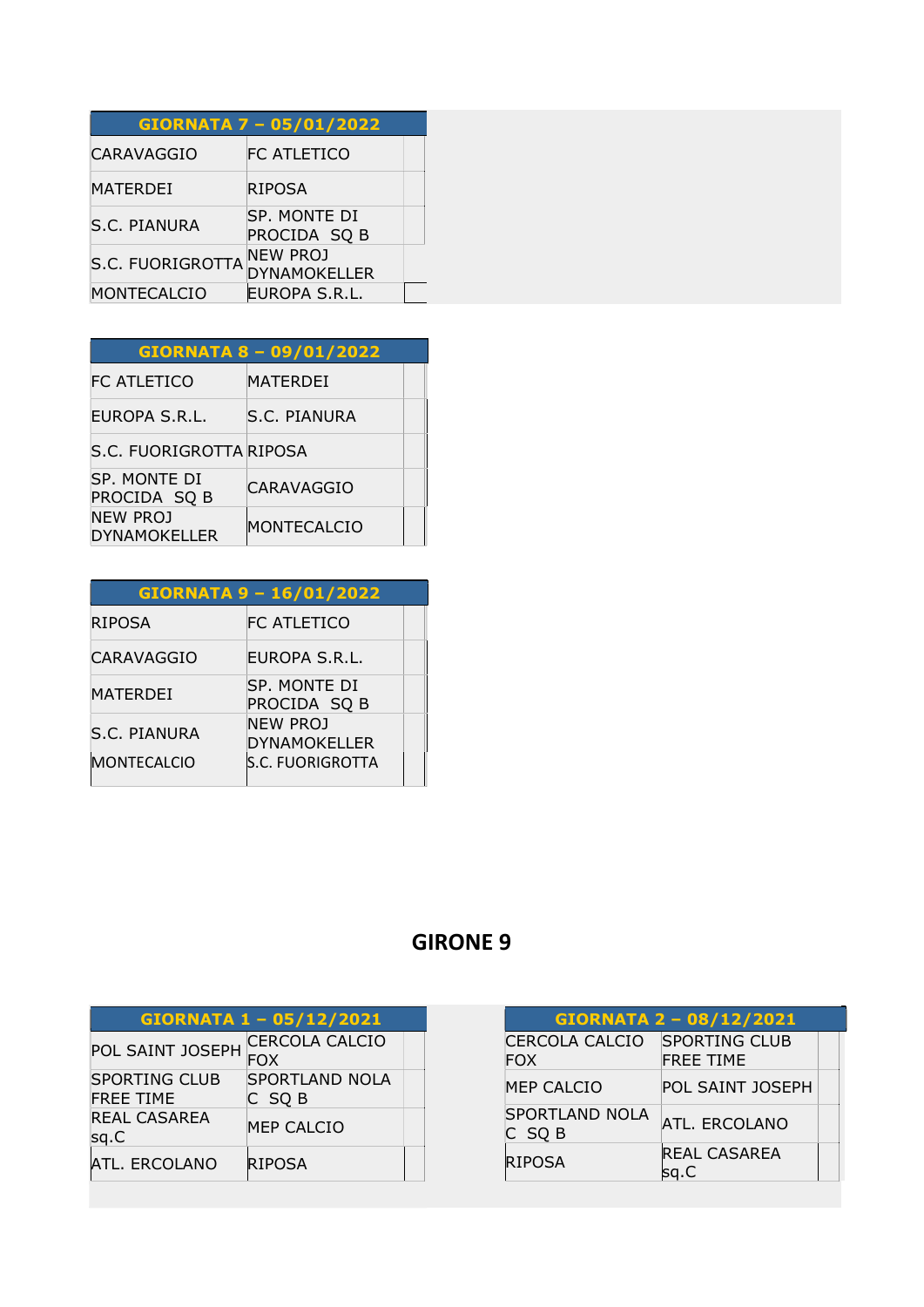| GIORNATA 3 - 12/12/2021     |                                          |
|-----------------------------|------------------------------------------|
| <b>MEP CALCIO</b>           | <b>CERCOLA CALCIO</b><br><b>FOX</b>      |
| ATL. ERCOLANO               | <b>SPORTING CLUB</b><br><b>FREE TIME</b> |
| POL SAINT JOSEPH RIPOSA     |                                          |
| <b>REAL CASAREA</b><br>sq.C | <b>SPORTLAND NOLA</b><br>C SQ B          |

| <b>GIORNATA 5 - 22/12/2021</b> |                                          |  |
|--------------------------------|------------------------------------------|--|
| <b>RIPOSA</b>                  | <b>CERCOLA CALCIO</b><br><b>FOX</b>      |  |
| <b>REAL CASAREA</b><br>sq.C    | <b>ATL. ERCOLANO</b>                     |  |
| <b>MEP CALCIO</b>              | <b>SPORTLAND NOLA</b><br>$C$ SQ B        |  |
| POL SAINT JOSEPH               | <b>SPORTING CLUB</b><br><b>FREE TIME</b> |  |

| GIORNATA 7 - 09/01/2022                 |                                          |  |
|-----------------------------------------|------------------------------------------|--|
| SPORTLAND NOLA CERCOLA CALCIO<br>C SQ B | <b>FOX</b>                               |  |
| POL SAINT JOSEPH                        | <b>REAL CASAREA</b><br>sq.C              |  |
| <b>RIPOSA</b>                           | <b>SPORTING CLUB</b><br><b>FREE TIME</b> |  |
| <b>MEP CALCIO</b>                       | <b>ATL. ERCOLANO</b>                     |  |

| GIORNATA 4 - 19/12/2021                  |                             |
|------------------------------------------|-----------------------------|
| CERCOLA CALCIO<br><b>FOX</b>             | <b>ATL. ERCOLANO</b>        |
| <b>RIPOSA</b>                            | <b>MEP CALCIO</b>           |
| <b>SPORTING CLUB</b><br><b>FREE TIME</b> | <b>REAL CASAREA</b><br>sq.C |
| <b>SPORTLAND NOLA</b><br>SO <sub>B</sub> | POL SAINT JOSEPH            |

|                                          | GIORNATA 6 - 29/12/2021     |  |
|------------------------------------------|-----------------------------|--|
| CERCOLA CALCIO<br><b>FOX</b>             | <b>REAL CASAREA</b><br>sq.C |  |
| <b>SPORTLAND NOLA</b><br>C SQ B          | <b>RIPOSA</b>               |  |
| ATL. ERCOLANO                            | <b>POL SAINT JOSEPH</b>     |  |
| <b>SPORTING CLUB</b><br><b>FREE TIME</b> | <b>MEP CALCIO</b>           |  |

| GIORNATA 1 - 05/12/2021     |                           |
|-----------------------------|---------------------------|
| <b>BARANO CALCIO</b>        | <b>BARANO CALCIO</b><br>в |
| <b>FUTURA ISCHIA</b>        | MONDO SPORT               |
| R. CASAMICCIOLA R.A. ISCHIA |                           |
| R.A. ISCHIA B               | RIPOSA                    |

Ξ

| GIORNATA 3 - 12/12/2021 |                    |  |
|-------------------------|--------------------|--|
| R.A. ISCHIA             | BARANO CALCIO<br>в |  |
| R.A. ISCHIA B           | FUTURA ISCHIA      |  |
| <b>BARANO CALCIO</b>    | <b>RIPOSA</b>      |  |
| R. CASAMICCIOLA         | <b>MONDO SPORT</b> |  |

| <b>GIORNATA 2 - 08/12/2021</b> |                 |
|--------------------------------|-----------------|
| BARANO CALCIO<br>в             | FUTURA ISCHIA   |
| R.A. ISCHIA                    | BARANO CALCIO   |
| MONDO SPORT                    | R.A. ISCHIA B   |
| <b>RIPOSA</b>                  | R. CASAMICCIOLA |

| GIORNATA 4 - 19/12/2021   |                      |  |
|---------------------------|----------------------|--|
| <b>BARANO CALCIO</b><br>В | R.A. ISCHIA B        |  |
| <b>RIPOSA</b>             | R.A. ISCHIA          |  |
| FUTURA ISCHIA             | R. CASAMICCIOLA      |  |
| <b>MONDO SPORT</b>        | <b>BARANO CALCIO</b> |  |